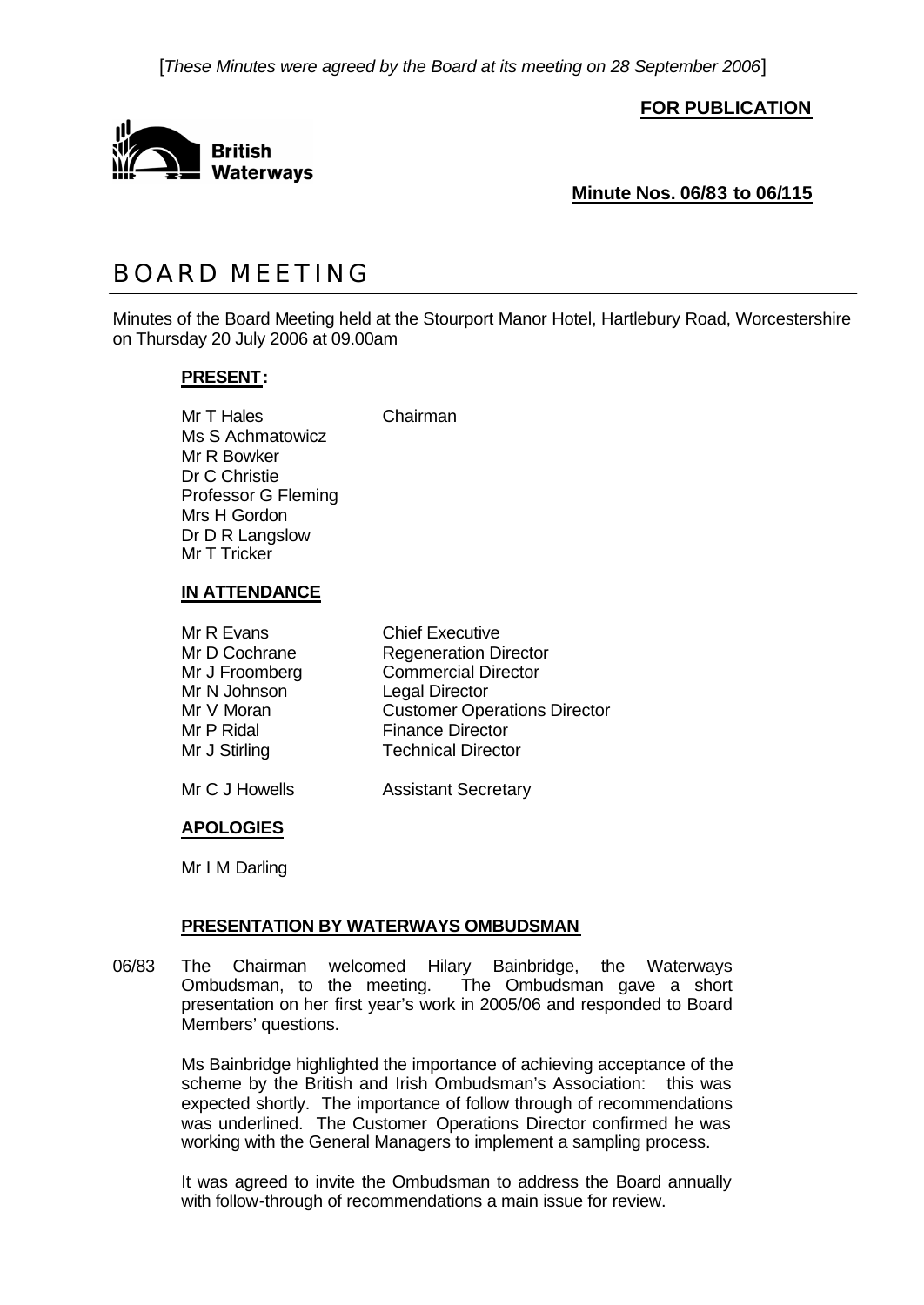The Board welcomed the Ombudsman's review and expressed appreciation of the increased confidence she was engendering in the scheme both internally within BW and externally amongst BW customers and neighbours.

# **MINUTES**

The Minutes of the Board Meeting on 25 May 2006 were confirmed and signed.

# **MATTERS ARISING**

# **Audit Committee – Climate Change (Minute 06/52)**

06/84 There would be a report on flood risk issues in respect of development sites and the appropriate standard to build to at the next Board Meeting.

# **Big Lottery Canal Restorations – Helix Scheme (Minute 06/57)**

06/85 The Chief Executive responded to Dr Christies' request for confirmation of BW's support for the Falkirk Council Helix Scheme. He explained that whilst BW's priority for Big Lottery Funding was the Cotswold Canal Restoration, this did not preclude support for other BLF schemes at local level. He viewed the Helix Scheme as BW's project in Scotland. He felt it had a good chance of coming through the second round of filtering and in that event would work with everyone involved to ensure it received an award.

# **Algae Bloom (Minute 06/58)**

06/86 The Technical Director advised that nothing further had been heard from the Environment Agency regarding the algae bloom and fish loss incident at Tring and a possible prosecution of BW.

> Mr Stirling added that there had been scattered incidents of Algae bloom in reservoirs and on the network this summer and BW co-operated with the EA on these as appropriate. Immersing barley straw in the water and aeration of the water were the two main ways of combating this problem.

# **DEFRA – Climate Change Objective (Minute 06/65)**

06/87 The Chief Executive referred to DEFRA's decision to adopt combating climate change as its principal objective. He considered that BW's primary duty was to run the waterways efficiently rather than be an exemplar body on climate change. The Board endorsed this approach.

# **Annual Report & Accounts 2005/06 (Minute 06/73)**

06/88 The written resolution of the Board made since its last meeting that approved the Finance Review, the Board Members' Report, the Annual Financial Statements and Notes to the Accounts for publication in the Annual Report and Accounts, was noted.

> It was confirmed that the Report had been laid before Parliament on 18 July and a copy had been sent to each Board Member.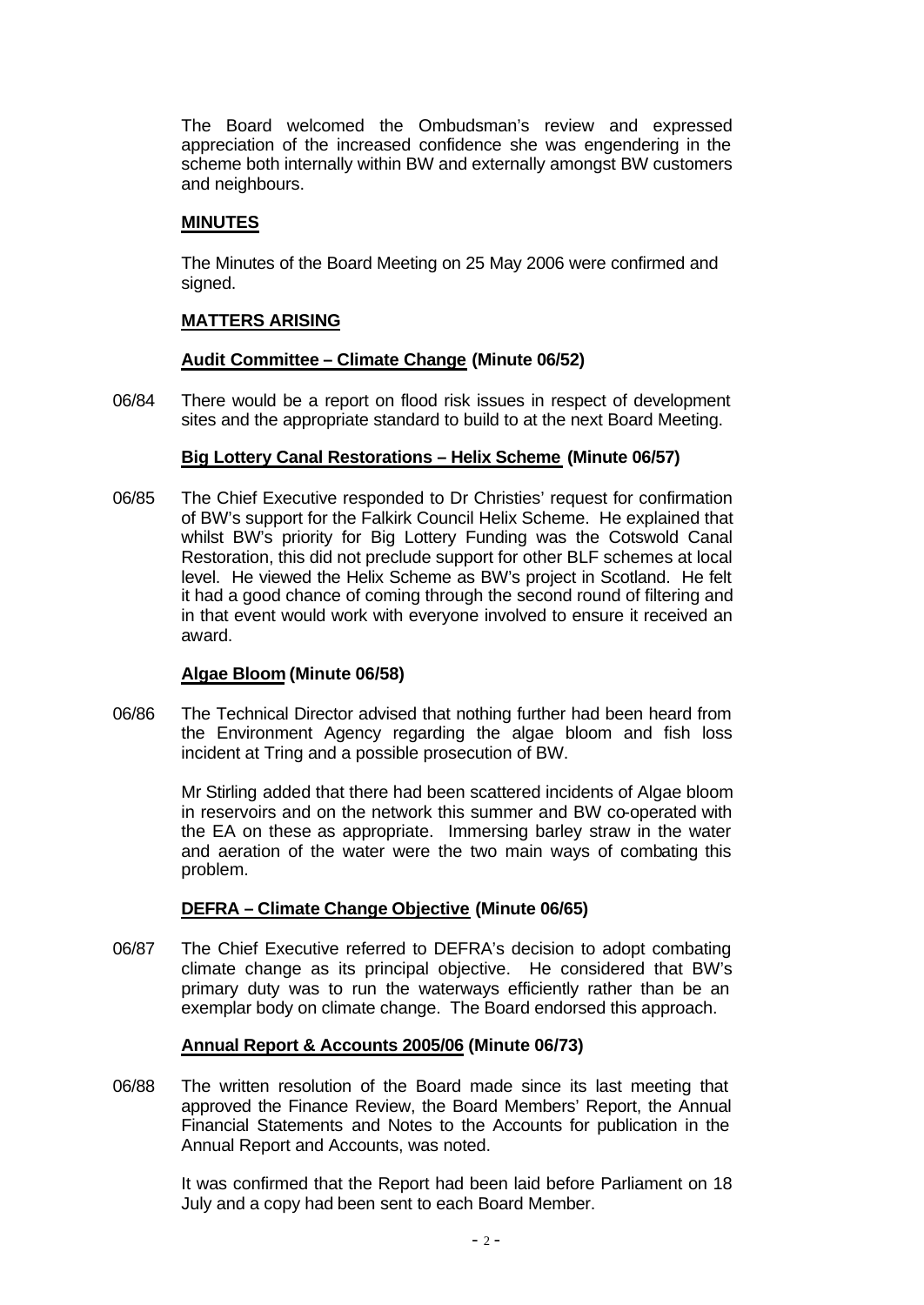# **Freight (Minute 06/75)**

06/89 The Chief Executive advised that the brief for a study of the cost benefit of freight on BW's waterways was in preparation and would be shared with the Board's working group shortly.

# **CHAIRMAN'S MEETINGS**

06/90 Mr Hales reported on the meeting he and the Chief Executive had attended with the new Waterways Minister, Barry Gardiner. He felt there were positive messages with BW's status as an effective performing organisation again underlined. The discussion on the grant cut had been less satisfactory and there would be a full report later by the Chief Executive.

> The Chairman also reported on a visit by boat to the Olympics site by two Conservative front bench spokesmen – Peter Ainsworth (Shadow Secretary of State for Environment, Food & Rural Affairs) and Hugo Swire (Shadow Secretary of State for Culture, Media & Sport).

> Mr Hales had also visited BMF and described a friendly meeting in which he had concentrated on funding problems and the recent measures taken by BW to re-inforce its Corporate Governance e.g. the Ombudsman Committee, Audit approach and Fair Trade Committee.

# **CHIEF EXECUTIVE'S REPORT**

06/91 The Board noted BWB 3239.

# **Authorised Signatories to the Board's Seal**

06/92 The Board resolved that Paul Fendrich, Property Solicitor in the Legal Department, be authorised to authenticate the application of the Board's seal and that the authorisation of Alison Clegg be revoked forthwith and that of Stephen Mendham be revoked with effect from 15 September 2006.

# **Media Relations - Regeneration**

06/93 Dr Langslow welcomed the initiative with College Hill (PR consultancy) to promote a positive view of BW's regeneration activities. Careful targeting of messages to specific audiences and emphasising BW's public realm benefits were essential elements of this. The Commercial Director added that BW's Property Team was beginning a more systematic collation of the non-commercial benefits of BW activity and this would be fed into the next Annual Report.

# **Annual Pay Settlement**

06/94 The letter received from the Trade Unions on the BW Improved pay Offer 2006 was noted.

> It had been agreed that Mr Tricker (Chairman of the Remuneration Committee) and the Customer Operations Director would meet the senior trade union officials shortly to explain BW's remuneration policy.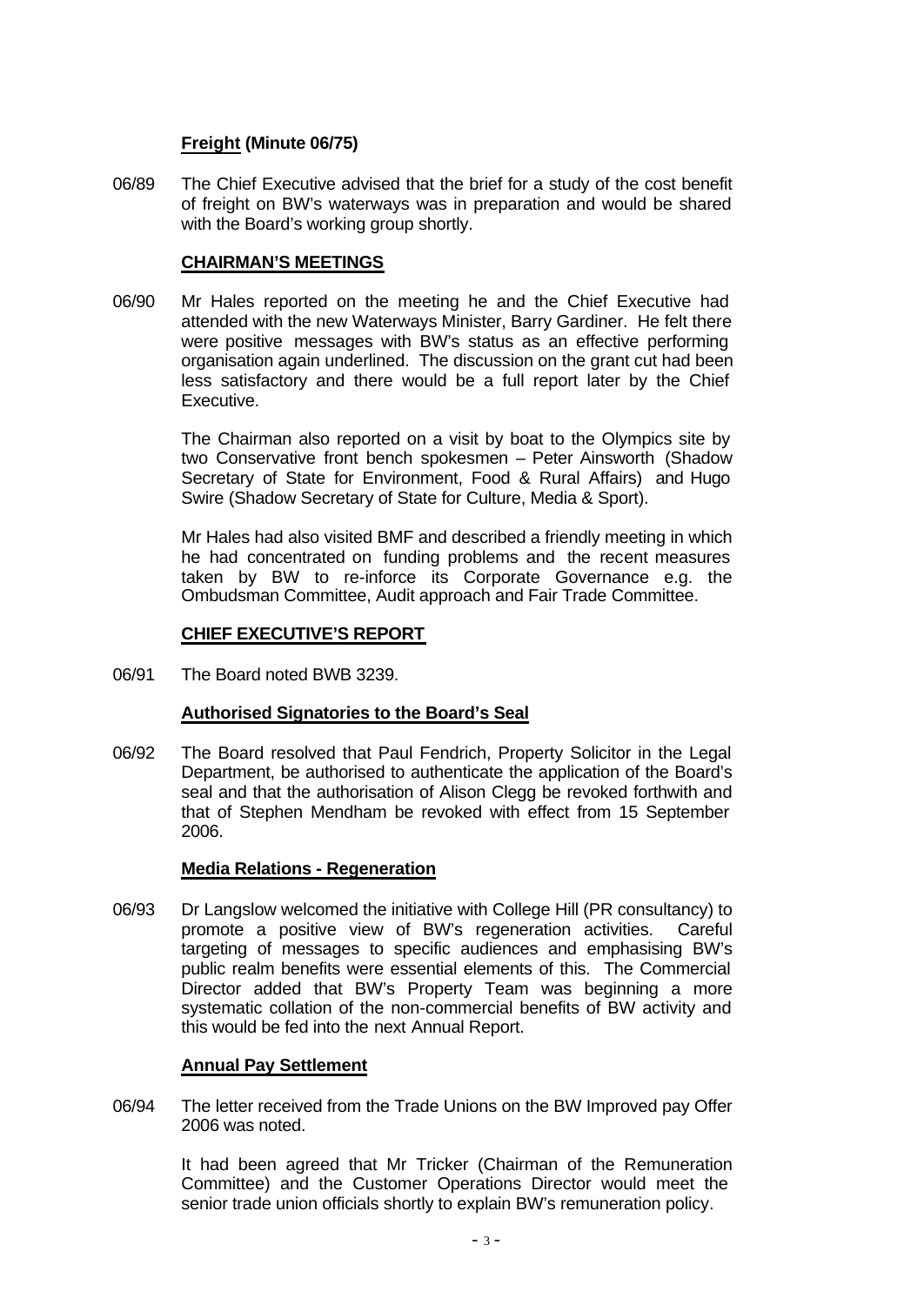# **The Scottish Boat Show & Outdoor Leisure Festival**

06/95 Dr Christie referred to comments by attendees at the show on its changing content with more non-boating activities introduced. It was noted that a full review of the show format was now underway by the Director, Scotland.

# **Jericho**

06/96 The Chief Executive advised that completion of the Jericho sale was expected within a few days.

#### **Gloucester Quays**

06/97 The Board expressed its satisfaction upon the achievement of outline planning permission for the Gloucester Quays scheme.

# **FINANCE REPORT**

06/98 The Board noted BWB 3240.

Referring to the F2 Forecast and the contingency, the Finance Director highlighted the ISIS 2007 performance as a potential issue in achieving this. The Commercial Director advised that the ISIS schemes at Scotland, Brentford and Nottingham were proving difficult to progress and other ventures were being examined in terms of accelerating their income to compensate.

The Board discussed the chart of Business Plan milestones that had been colour coded on a traffic light basis. Points included:

- It was noted that all red risks were in the ventures. It was explained that these were principally issues of timing. Professor Fleming suggested that a sensitivity analysis would be helpful to the Board in understanding their potential impact. The Chief Executive assured the Board that these risks to BW were fully appreciated and the appropriate level of internal resource was applied to them;
- It was important for the Board to have full visibility on the Wood Wharf JV which represented the greatest risk to the business. The Chief Executive advised that this would be assisted by the investor committee, which was about to be formed and would meet for the first time in September;
- The appetite of the Pubs Partnership for the more challenging sites e.g. Falkirk Wheel, Rosebank was discussed. It was agreed that it was for BW to take the initiative in unlocking such sites.

# **DEFRA GRANT – COMPREHENSIVE SPENDING REVIEW & CONTRACT**

06/99 The Board considered BWB 3241 by the Finance Director.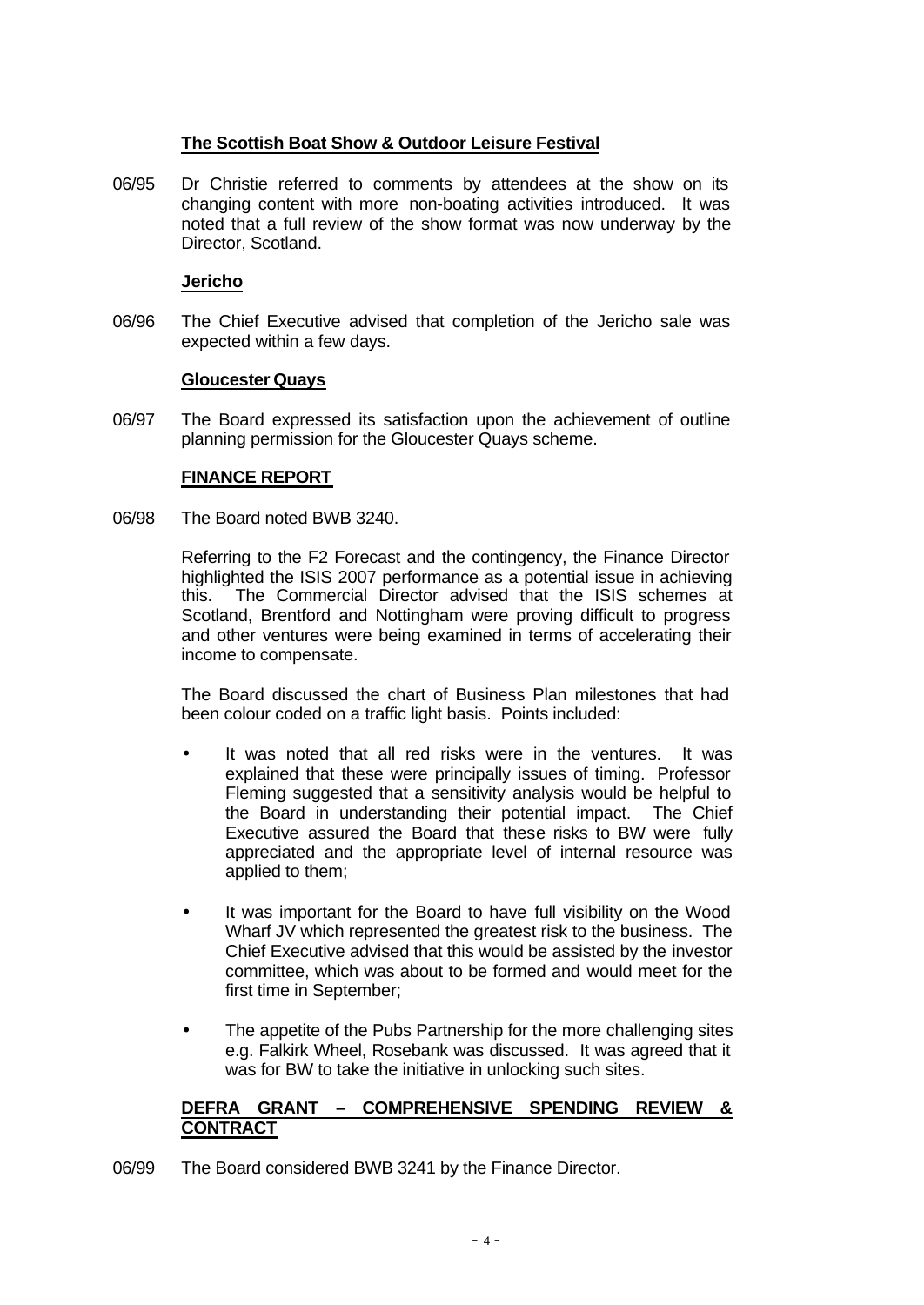The Board was briefed on the recent discussions with DEFRA on grant and the likelihood of this being cut to £57 million for the coming two years compared with the official baseline grant of £62.6 million. BW had been further advised that it was likely to receive "flat cash" at this level for the period of the Comprehensive Spending Review (i.e. 2008/09 to 2010/11). The Board was asked to consider what response BW should make given its assessment of BW's needs for the CSR period and recognising that this was also intended to be the basis of the contract with Government from 2008/09 to 2014/15.

The presentation which followed explained the Executive's analysis of income and cost projections for the 7-year period, the risks and opportunities and an analysis of the funding need from Governments for the CSR review.

The Board firstly considered the Executive's assessment that expenditure of £118 million p.a. with inflationary increases and some efficiency gains was needed to maintain the system in steady state and meet visitor number targets. With further amplification by the Technical Director, the analysis was accepted.

In the discussion, the Board expressed two principal concerns about a cut in grant. The first was the adverse impact on the achievement of the vision for the future of BW and that certain elements of this would be lost e.g. re-generation and increased use. It was felt a full assessment of the consequences should be made known to DEFRA.

Secondly, in assessing what was affordable, there were three significant areas of risk: (i) ventures income where the profits could be significantly deferred; (ii) the ability to achieve efficiencies (i.e. people, offices and suppliers) and (iii) levels of inflation. The cost effects of new planning and environmental legislation was also a concern. It was understood that provision for risks outside BW control e.g. inflation, might be included in the contract.

The Board agreed that in these circumstances, a robust approach should be taken to the CSR discussions with DEFRA with these risks and threats to BW's vision fully underlined. The Board considered the current baseline grant of £62.6m from DEFRA must be restored in 2008/09 to ensure BW could deliver on its commitments. The Executive would work urgently to prepare this. This would include re-validating the figures in the Finance Director's analysis. It was also recognised that the support of waterway users and organisations would be invaluable in underpinning BW's approach. The Executive would also follow this up.

#### **HEALTH & SAFETY MANAGEMENT PROGRESS REPORT**

06/100 The Technical Director presented BWB 3238.

Mr Stirling highlighted BW's position on the Department of Trade & Industry's "Constructing Excellence" benchmark for the major contractors group. This had been requested at the previous meeting. He also had graphs available showing the performance over time.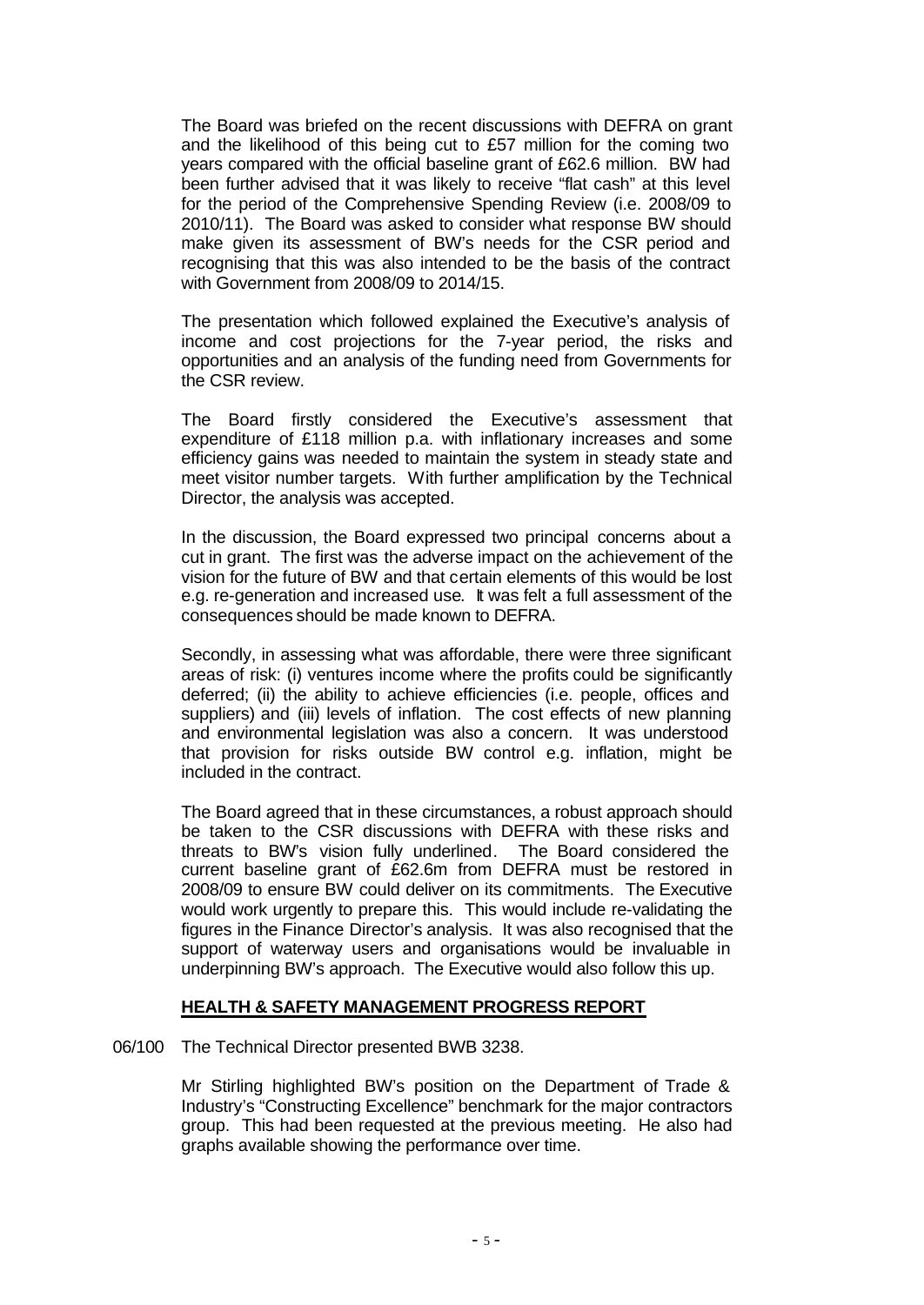# **COMMERCIAL DIRECTOR'S REPORT (BWB 3237)**

# **Market Commentary & Other Key Issues**

06/101 The report to Quarter 1, 2006-07, was noted.

It was agreed to add the City of London office market index to future reports. It was also suggested that there should be a matrix indicating where there was a significant sensitivity of individual schemes to particular indicators.

### **Property Benchmarking & KPIs**

06/102 The Board endorsed the proposed approach to benchmarking BW returns from property during 2006/07.

#### **Capital Programme**

06/103 BW's capital plan for 2006/07 was noted.

#### **Projects**

06/104 An update on progressing the formation of a JV with Peel Holdings to develop the Gloucester Quays site, following the grant of planning permission, was noted.

> The Pineham North Bridge Crossing, Northampton, approved by the Executive, was noted. This granted rights to construct two bridge crossings for which the developer would pay [*text omitted as commercially confidential*] plus [*text omitted as commercially confidential]* of BW's costs together with associated works [*text omitted as commercially confidential*].

#### **Policy on Best Value**

06/105 It was recalled that at the February Audit Committee, the Board was asked to re-state its policy to maximise disposal value at the time of the transaction. The proposed policy set out in the memorandum was approved by the Board.

#### **RESTORATION REPORT (BWB 3244)**

#### **Liverpool Canal Link**

06/106 The Board approved a recommendation to increase the project authorisation from £17.156 million agreed in November 2005 (Board Minute 05/137 refers) to £23.756 million. This would enable BW to deliver £6.6 million of public realm landscaping works adjacent to the Liverpool Canal Link on the Pier Head at no additional cost to itself (given that these works were to be fully funded by third parties).

# **Olympic & Bow Back River Restoration**

06/107 The Board noted a progress report by the Director, London.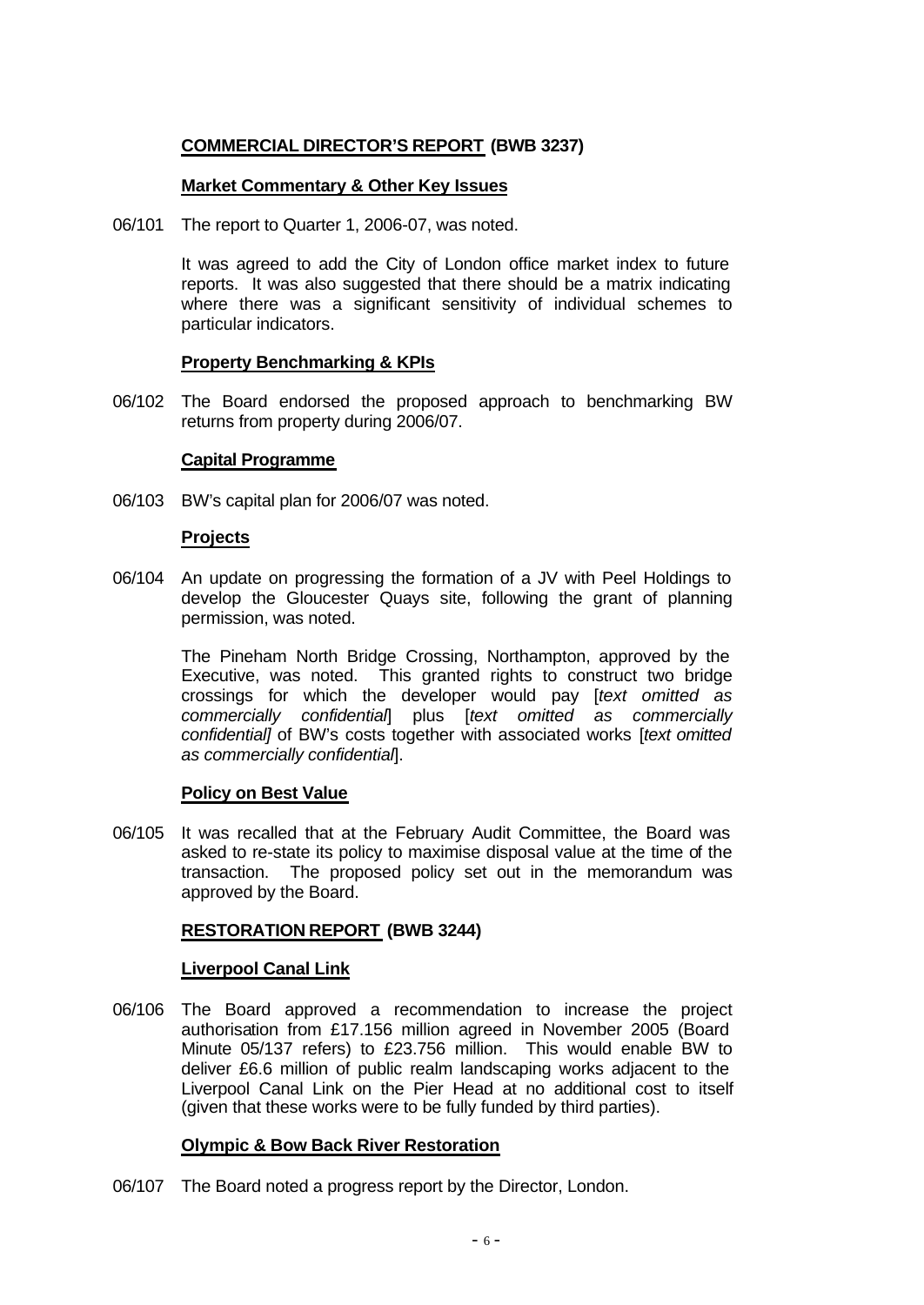It was reported that the ODA had indicated a contribution of [*text omitted as commercially confidential]* to funding Prescotts Lock and associated water control features so that the full project funding of £16 million was now identified.

# **BW PEOPLE STRATEGY**

06/108 The Board considered BWB 3242 setting out a proposed revised BW People Strategy for the next 5 years together with a brief overview of progress made with the existing strategy approved by the Board in 2001.

> The Customer Operations Director confirmed that the approach was shared with the Trade Unions.

The Board welcomed the update and revised strategy.

# **THE WATERWAYS TRUST: STRATEGIC REVIEW - UPDATE**

06/109 The Regeneration Director introduced BWB 3243 providing an update on the current strategic review by BW of its relationship with the Waterways Trust.

> Dr Langslow, who had accompanied Mr Cochrane during the visits to TWT, also commented on their findings and conclusions.

> Following a discussion, it was agreed a short paper recommending a way forward should be submitted to the November Board Meeting. This would be framed in the context of BW's grant reduction with the emphasis on effective contract delivery. The provision of proper storage facilities to preserve the waterways archive would be a key element of the report.

The role of BW in nominating certain Trustees was noted.

# **AUDIT COMMITTEE**

06/110 The Minutes of the Meetings of the Audit Committee held on 24 May and 7 June 2006 were noted.

> Additionally, Dr Langslow, the Chairman of the Committee reported briefly on its meeting the previous day.

> Dr Langslow advised that there were no issues in the Management Letter that he needed to highlight for the Board. It was agreed that those Board members not serving on the Committee would receive a copy of the letter.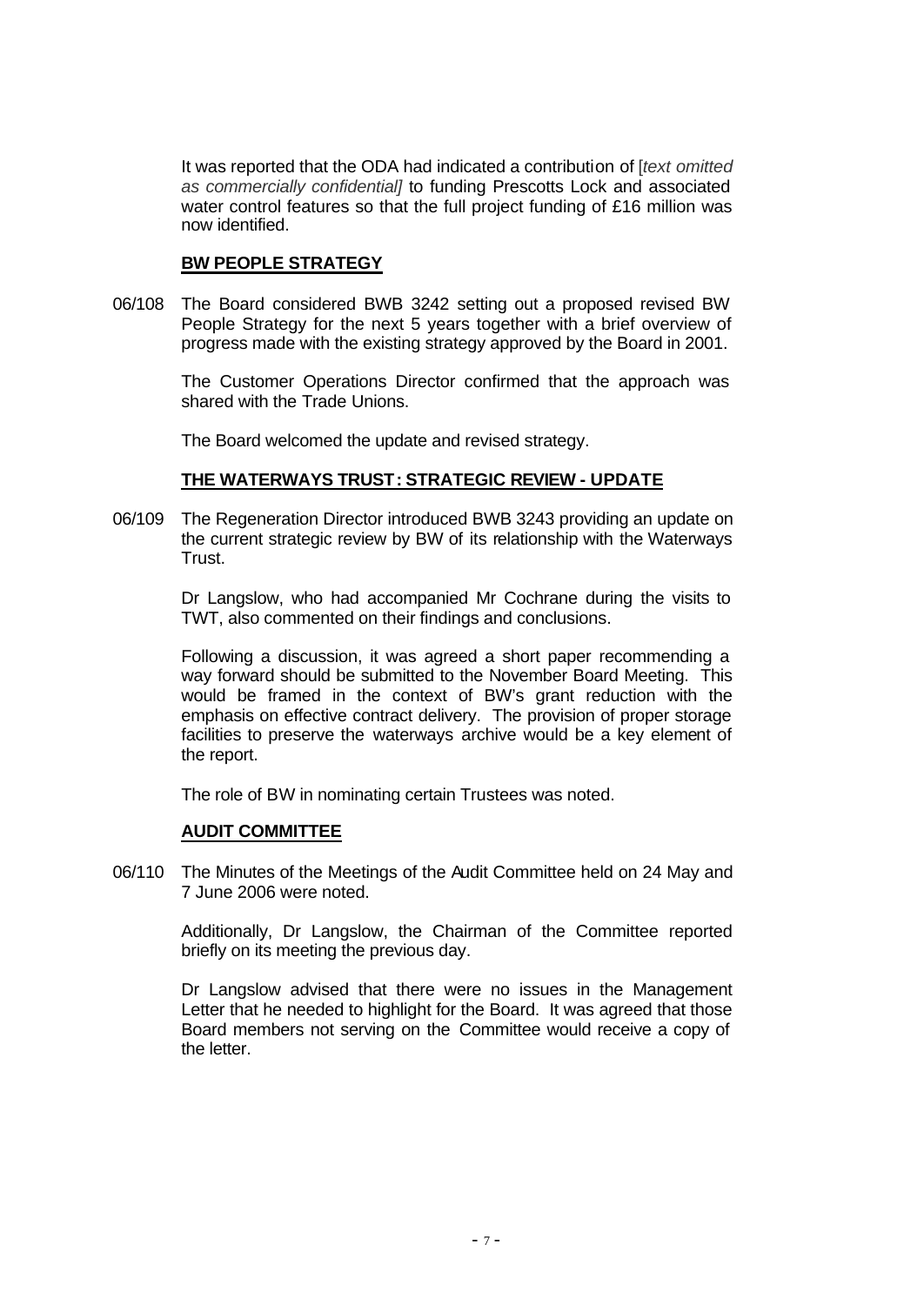The Legal Director reported on the outcome of the External Audit Tender appraisal and the Audit Committee's decision to recommend, subject to discussions on fee and terms in the Letter of Engagement, that Grant Thornton be recommended as the proposed external auditors. The Board approved the recommendation. The Secretary was authorised to advise the Secretary of State of the Board's recommendation. The Board noted that the formal power of appointment of the external auditors was vested in the Secretary of State.

#### **FAIR TRADING COMMITTEE**

06/111 The Minutes of the Fair Trading Committee held on 25 May 2006 were noted.

> Mr Tricker reported briefly on the meeting of the Committee held earlier in the day.

> The Committee had accepted the Code of Practice on Fair Trading that had been prepared with the assistance of a working group that included trade representatives. It agreed to review its effectiveness in two years time. The Internal Audit Report on Protocol Compliance had been reviewed and the Committee had been re-assured by its findings.

#### **FEEDBACK FROM BOARD VISIT**

06/112 The Board reviewed its visit to Diglis and Stourport the previous day followed by its Dinner with guests. The Waterway Manager was thanked for the arrangements.

> It was agreed that the informal style of the meeting with staff at Stourport had worked well and should be repeated.

# **BOARD MEETING DATES 2007**

06/113 Board Visit/Meeting dates for 2007 were confirmed as follows:

Wednesday 17 January - Thursday 18 January Tuesday 27 March - Wednesday 28 March Tuesday 12 June – Wednesday 13 June Wednesday 18 July – Thursday 19 July Wednesday 19 September – Thursday 20 September Wednesday 21 November – Thursday 22 November

#### **SEAL REGISTER**

06/114 The Seal Register, showing that documents 18,668 to 18,770 had been sealed since the last meeting of the Board, was received.

# **OTHER BUSINESS**

#### **Retirement of Board Members**

06/115 The Chairman referred to the retirement from the Board in September of Mr Darling, who, unfortunately, could not be present at the meeting, and